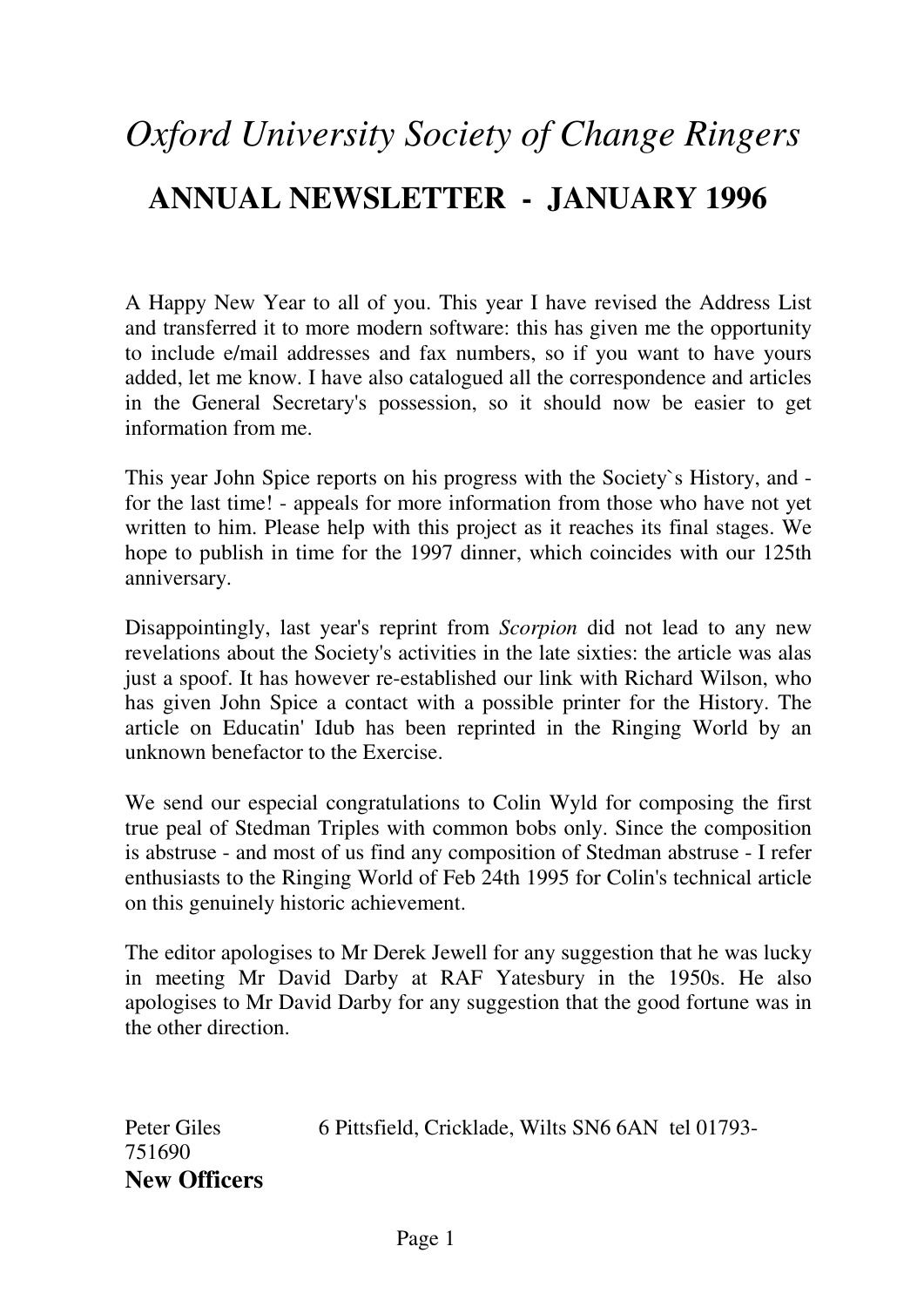At the AGM held on Monday, November 27th 1995 in Exeter College, the following Officers were elected:

| President                 | <b>Andrew Stubbs</b>       |
|---------------------------|----------------------------|
| Senior Member             | Dermot Roaf                |
| <b>General Secretary</b>  | Peter Giles                |
| <b>Master</b>             | Mark Ainsworth (Queens)    |
| <b>Resident Secretary</b> | Dorothy Barton (St Hugh's) |
| Librarian                 | Mark Shepherd (Merton)     |
| Treasurer                 | Chris Rusby (Lincoln)      |
| Steeplekeepers            | Fiona Anderson (Pembroke)  |
|                           | <b>Kirsty Pearce (LMH)</b> |

The Vice Presidents are unchanged from last year, but new Central Council rules have reduced the Society's entitlement to one representative, who is Peter Niblett. Our thanks to Quentin Armitage, who has stepped down, for his years on the Council.

# **Life Members**

John Spice's researches for the History, especially his appeal in *Oxford Today*, have elicited thirty four potential new life members, of whom ten have decided to join:

| Dr Arnold J Taylor              | St John's 1930-34         |
|---------------------------------|---------------------------|
| <b>GW Cherry</b>                | Keble 1936-40             |
| Rev. George Paton               | Wadham 1941-50            |
| Stella Strawbridge (nee Hassid) | St Hughs 1942-46          |
| John Macmillan                  | New College 1948-50       |
| <b>Kenneth Frazer</b>           | Hertford 1949-52          |
| <b>Anthony A Hughes</b>         | New College 1960-64       |
| David J Ambler                  | New College 1973-76       |
| Jeremy McCabe                   | Exeter 1978-81            |
| <b>JNV Woods</b>                | Dept of Education 1979-80 |
|                                 |                           |

We welcome them, and thank them for their membership fees, which have gone to the relief of the resident Teasurer.

## **Meeting Dates in 1996**

Please remember that all the Society's business meetings are now held on Mondays, and take place in the Quarrell Room in Exeter.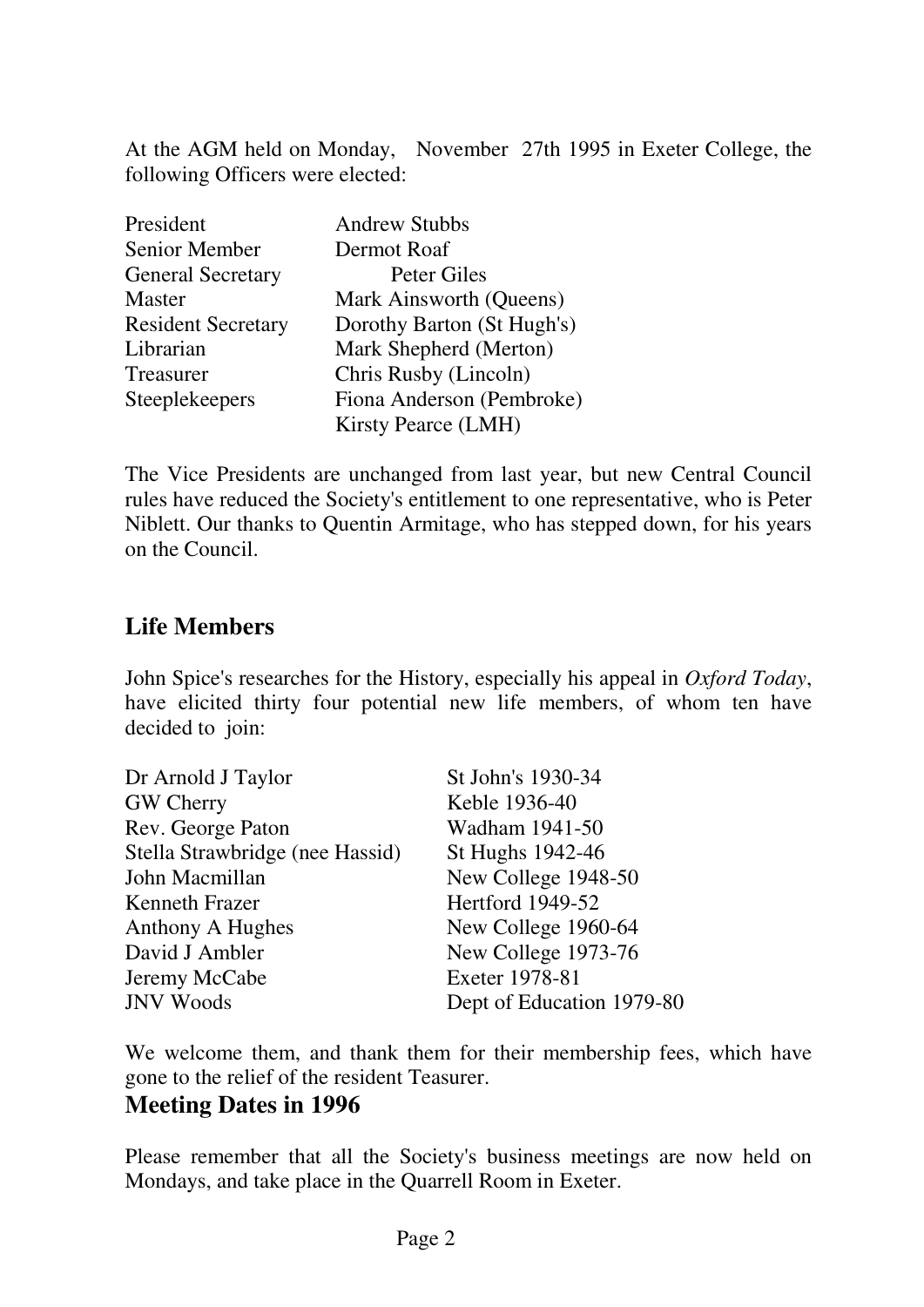TGM dates - the first Monday in term. Jan 15th, April 22nd, Oct 7th. AGM date - Monday, Nov 25th. (t.b.c)

## **Non-residents` outing**

No outing has been organised for 1996.

# **1996 Annual Tour - Southport and Lancashire**

The annual tour will this year be based in Southport and organised by Stephen Whittleton. 'Twistlethwaite' was one of three chemists at St. John's from 1974- 78 and has recently come back into serious ringing. He organised the tour at Norwich in 1980.

The tour will start on Easter Saturday, April 6th, and finish on the Thursday. The itinerary is already complete, with many attractive rings, including Liverpool Cathedral on Sunday morning, Pier Head, Liverpool on the Monday, Blackburn Cathedral, Wigan and Clitheroe.

We will be staying at the Metropole Hotel, Southport: rooms are £20.00 per night, mostly singles with TV and en suite bathrooms. Residents may stay in Emmanuel Church parish hall one mile from the centre of Southport for a small fee.

Please confirm your accomodation with Whittleton by the Dinner weekend if possible. His address is 25 Redhills Drive, Kew, Southport PR8 6XS (tel 01704-546527).

# **Society Ties**

An ideal alternative to those cards beginning 'You didn't really think I'd forgotten you at Christmas...'.

The General Secretary still has forty-five ties sitting in a box under the desk. If you wish to smarten yourself up, you may do so for just three pounds.

## **Address List**

The Address List has now been re-established in Amipro. If anyone wants a copy, please let me know. I am happy to supply it on disk, but unfortunately my employer's choice of Lotus as preferred supplier of PC software is not to most people's taste.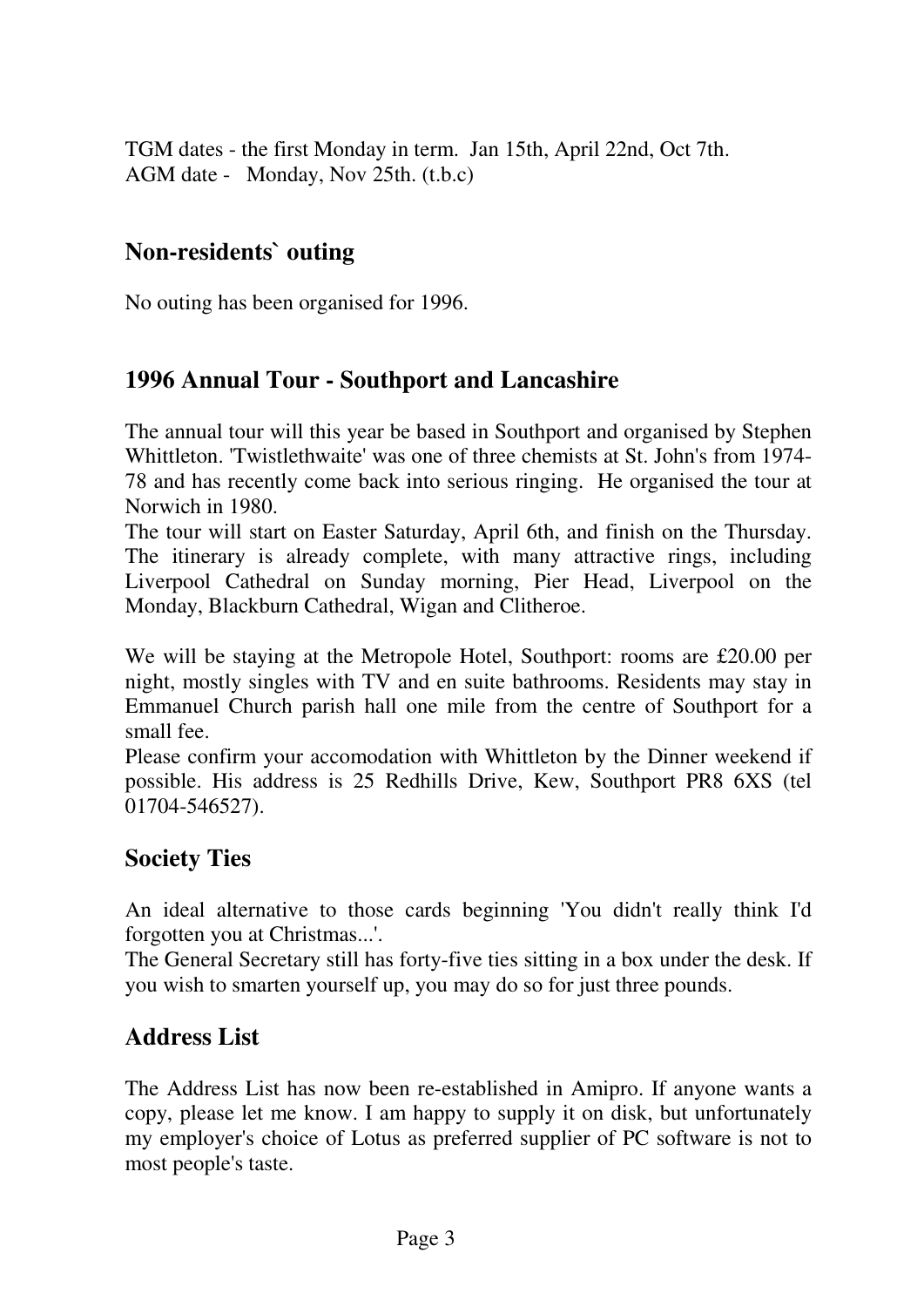The telephone numbers are becoming unreliable ever more rapidly through the use of more six-digit local codes. Please let me know if yours has changed in the last few years.

Last year I posted 327 newsletters, and put a 'please return to..' address on the envelopes. Thirty came back. These are the people we have lost:

Anthony Townsend, Jenni Dodds, David James, Melanie Milan, Andre Gren, Lance Hewson, Tony Foster, Mrs EJ Dunn, James Townsend, James Mumford, Amanda Lees, Rosemary Clark, Simon Plackett, Ted Martin, John Preston, Bev Ouzman, John and Joanna Horrocks, Paul Mills, Martin Petchey, Mike Richardson, Luke Heaton, Robert Galloway, Julie Sheard, Margaret Salih, Richard Clements and C Turnbull.

The letter to the Rev SWE Jones was returned with the information that he has died. David James is particularly unlucky, as my predecessor picked up the wrong David James from the Ringing World change-of-address notices. Please advise me if you have correct addresses for any of these. I shall be repeating the 'return to...' technique this year.

# **Annual Dinner, 1996**

This year's Dinner will be held on Saturday, February 3rd at New College at 7.30 for 8.00 (please note the later time). Tickets will be £28.50, or £24.00 without wine. The menu has yet to be decided, but it is known that a suitable room within New College will be available for drinks after dinner.

Please order your tickets from:

 Dorothy Barton, St. Hugh's College, Oxford OX2 6LE by January 18th, making cheques payable to 'OUSCR Dinner Committee', and stating your seating preferences and any special dietary requirements.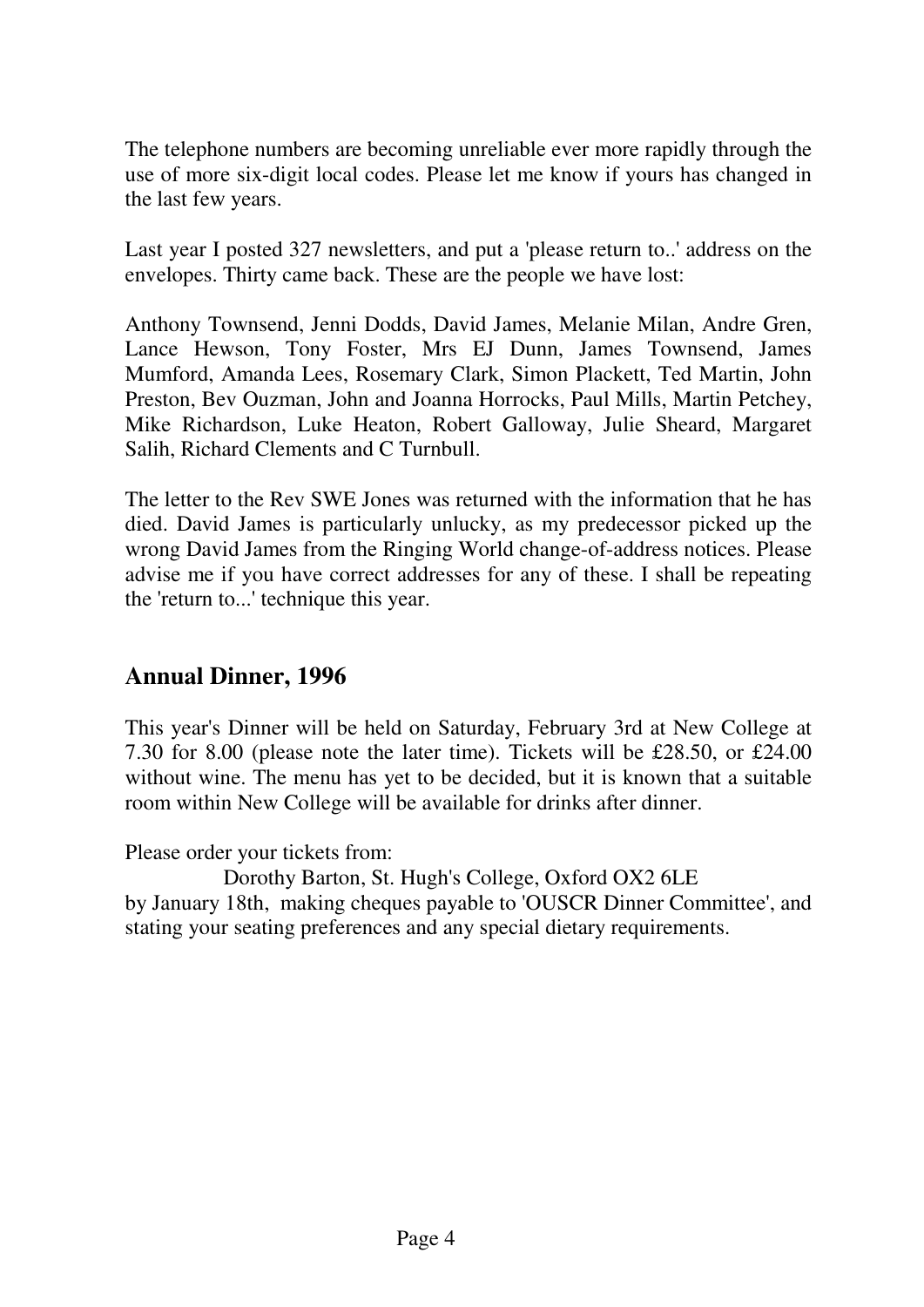## **Newsletter Account**

The cost of printing and posting this Newsletter will be about £160, the same as last year. This has only been possible since there are fewer articles to publish, and the size is reduced from sixteen to twelve pages. The steep rises in the costs of paper this year have compensated for any savings on size. The Newsletter account will stand at about £710 after this letter has been sent. That this is only a little lower than last year is mainly due to the donations from those new members introduced by John Spice. I thank Julian Morgan, AG Hall, Richard Casserley, JJP Ellams, Bill Leese, Elizabeth Hoffman, Laura Watson, JR Cawood, Wilfred Moreton, David Bromwich, Bill Gibbons, John Lonsbrough, Peter Niblett, GW Cherry, Ken Frazer, JNV Woods, Jeremy McCabe, AA Hughes, John Macmillan, David Ambler and Stella Strawbridge for their contributions, which totalled £234.00. If you wish to contribute, please make your cheque payable to `Mr P Giles` or `Post Office Counters`.

## **Members` News**

**John Cawood** writes that he has not been ringing for about four years, but hopes to get back. **Nigel Smith** now has a daughter, Madeleine Claire, born on New Year's Day, and is ringing regularly again at Guildford with their new advanced maximus band. **Bill Gibbons** sends his regards to us all, especially Bill Leese and John Spice. **Laura Watson** (nee Higginson) tells us that she left Oxford in 1988 for Almondsbury, and in 1991 moved to Suffolk, where she and her husband are both consultants at the local hospital. Work and family currently preclude much ringing. **Elizabeth Hofmann** enjoys staying in touch, although no longer ringing, and adds the haunting comment that 'when I was in Oxford, my ringing was definitely sub-IWD standard'. **James Milford** is now working at the Dept of Physics of the University of Zimbabwe in Harare. **Wilfred Moreton** says that he still rings handbells a little and spends a great deal of time with the Hereford Course. He tells me that **Gwyn Thomas** of Aberystwith and Tenby, who was up in the late 40s or early 50s, and attended the tour, has died. **JJP Ellams** keeps in touch only via the Central Council meetings, but says there are now a few OUS members in his area of Shropshire.

**Peter Graham**, although living in the States, found himself invited to ring when visiting Auckland in New Zealand recently, having not heard change ringing for twenty years. 'We declined on the grounds of likely damage due to lack of practice' **Eric Woods** has moved to Worcester, and while having a clear out has come across a group photograph of the Society from the late 40s which has been passed on to John Spice for the History.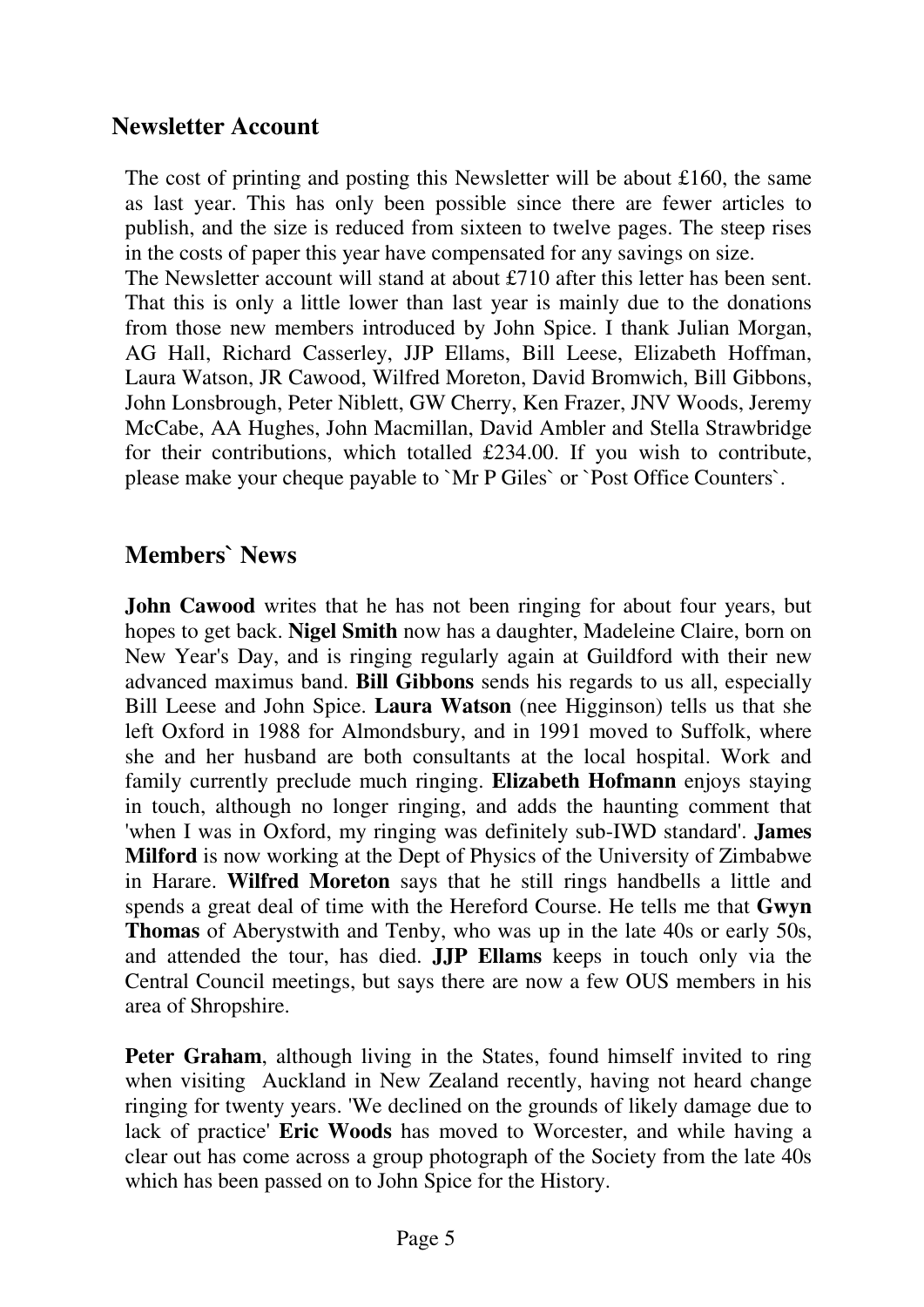**John Lonsbrough** is in reasonable health, although nowadays he finds the stairs difficult. A perceptive doctor has ordered liquid medicine, which he has managed to acquire from various Italian vineyards. He is ringing quarter peals on handbells, including Plan Bob Royal, and hopes to score some more to mark his fiftieth anniversaries with the ODG and the Oxford Society. Improvements to bus services enable him to travel from Milton Keynes to Oxford for Lincoln practices alternate weeks and ring surprise major. He also observes that the article on Educatin' Idub could with suitable changes have been written during his years up! **Nigel Maggs** send his best wishes to us all.

Of the new members unearthed by John Spice, **Ken Frazer** has bought a Society tie, an example to be recommended. **Stella Strawbridge**, nee Hassid, was taught to ring in 1942 by John Spice at New College, and now rings in west Dorset. **David Ambler** is tower captain at Hampton-on-Thames where three other members ring. **Anthony A Hughes** rings at Marston near Oxford. His father was a member of the OUS and he has passed on to us a splendid photograph of the Society in New College cloisters with Warden Spooner taken in 1923. **Arnold Taylor** matriculated in 1930, and according to the address list is the second oldest member after WGW Warren. **Revd. George Paton** is also a late arrival, matriculating in 1941 at Wadham and now living in Ringmer. **GW Cherry** came up in 1936 and was an active member with John Spice in his final year. **Eleanor Macnair** has not rung since her undergradutae days with handbells under John Spice, so has no great wish to join the Society. She welcomed the reminder of those days in John's article in Oxford Today.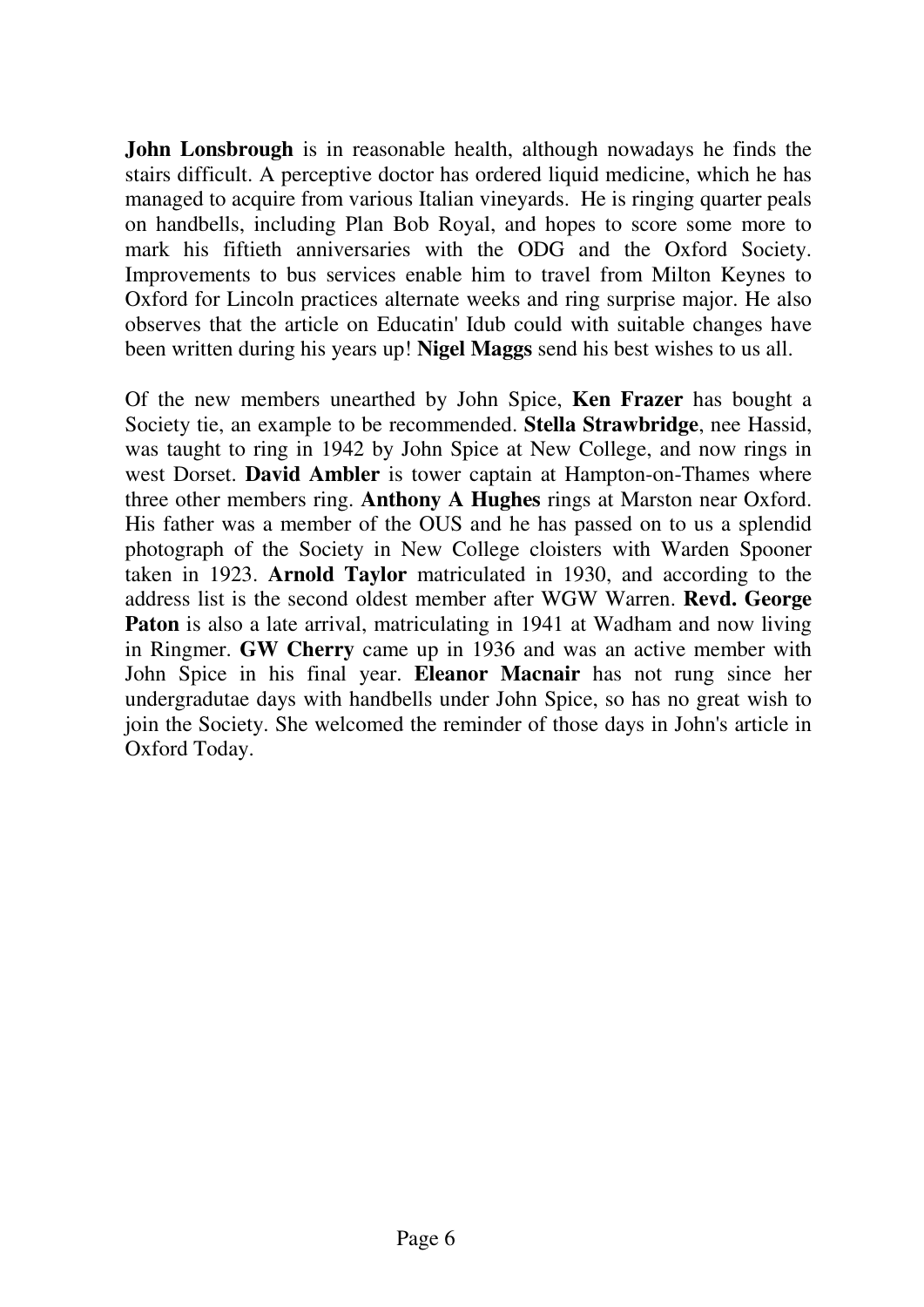# **The Society's History**

*John Spice writes:-*

## **THE HISTORY**

The History of the OUSCR is now nearing completion, and I hope that the book will go into production at the end of March 1996.

We are in touch with several publishing organisations, and it looks as though the price will be in the region of  $£15$  - for a professionally produced hardback of between 350 and 400 pages, with a dozen or so photographs.

You will receive definite details during the first few months of 1996. Because it will be necessary for the Society to invest a certain amount in the book before any copies have been sold, we shall ask for advance subscriptions; those who help in this way will receive a significant discount.

I am most grateful to all those who have contributed their reminiscences, which will form a most important element of the History. For the most part I shall quote them verbatim, and attribute them to their authors. (But of course I shall omit any sections which might cause hurt or embarrassment to other members.) IF ANY CONTRIBUTORS NOW HAVE SECOND THOUGHTS ABOUT THEIR RECOLLECTIONS APPEARING IN THIS WAY THEY SHOULD LET ME KNOW AT ONCE.

There is still time for more members of the OUS to contribute. Perhaps because the passage of the years lends nostalgia, I have no shortage of material from those who were up before 1970. For the last twenty-five years it is a very different matter. It is still not too late, and I IMPLORE those who can help in this way - whether or not I have already been in touch with them - to let me have something by the end of January. Otherwise, the account of the last quarter-century of the Society will be seriously incomplete.

Also, I hope that members will send group photographs for the period since 1960, and any other photographs which might be worthy of inclusion in the History.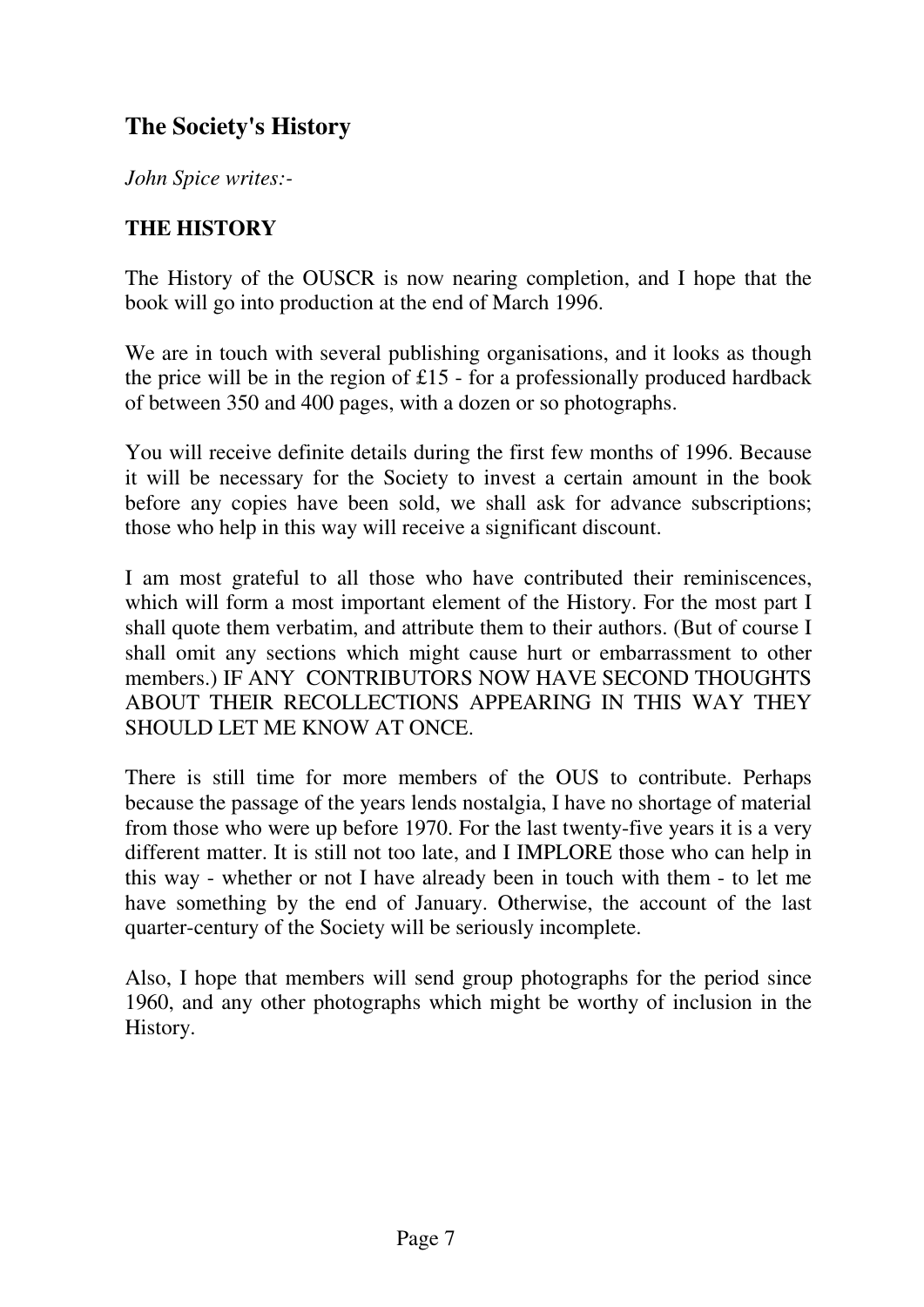## **THE CONTRIBUTION TO RINGING OF MEMBERS OF THE O.U.S.**

The chapter headings of the History are given below and, as you will see, the account of the post-war period is divided between a number of chapters which deal with general matters, and others which give accounts of successive periods. Chapter III.13 will deal with the subsequent ringing careers of OUS members. Besides a general account - based on replies to the questionnaire the activities of certain named members will be detailed. Andrew Stubbs and Peter Giles agree with me that the following categories should be used in deciding whom to include:

1. Actual ringing exploits - more than 1000 peals, record lengths, heavy tenors etc.

2. The technical side - compositions which break new ground, work in method construction etc.

3. The general organisation of the Exercise - the holding of principal office (Chairman, President, Master) in national associations and for the College Youths and Cumberlands; membership of the St. Paul's and Westminster Abbey bands; other notable contributions to ringing.

I have been in touch with many of the people who qualify under the above headings, but I am sure that there are others about whom I do not know. SO IF YOU COME INTO ANY OF THE ABOVE CATEGORIES AND HAVE NOT HEARD FROM ME PLEASE LET ME KNOW AT ONCE.

#### **MARRIED COUPLES AND RINGING 'DYNASTIES'**

The following lists will appear as an appendix to the History. If you (or anyone else of whom you know) ought to be included and is not, then PLEASE SEND ME THE DETAILS AT ONCE.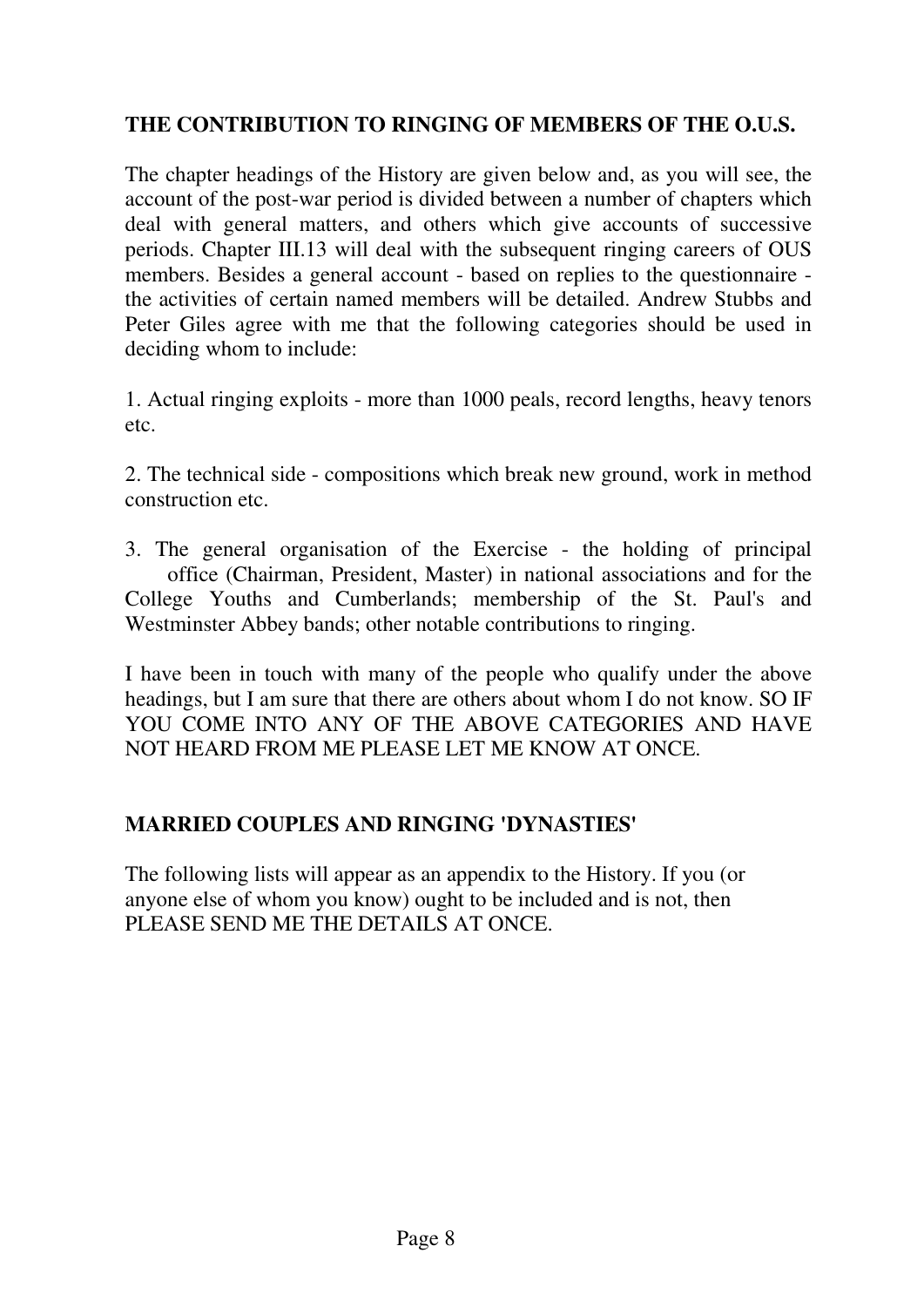#### OUS MARRIED COUPLES

 Stuart Bamforth (New College) Ruth Merrell (LMH) Phillip Barnes (New College) Elizabeth Niblett (Somerville) Paul Batho (Hertford) Sarah Tennant-Flowers (Magdalen) Paul Brand (Magdalen) Vanessa Rodriques (Somerville) Mike Capocci (Hertford) Deb Watson (Hertford) Adam Carlill (Keble) Gill Murrells (St Hugh's) James Cook (Univ) Betty Wilcox (St Anne's) David Darby (New College) Christine Macnair (LMH) Andrew Deamer (SEH) Gillian Page (Keble) Ewart Edge (SEH) Julia Preston (St Anne's) Gareth Evans (Christ Church) Pat Seymour (St Hilda's) David Gallop (Magdalen) Catherine Trist (St Anne's) Nigel Gay (SEH) Rebecca Crooks (Keble) Peter Giles (New College) Davina Salter (St Hilda's) John Guy (Univ) Susan Brown (Somerville) Lawrence Haines (St. Cat's) Sue Heyworth (unofficial) John Horrocks (St. John's) Joanna ??? (LMH) John Littler (Balliol) Jean Herbert (St. Hugh's) Johnny Lonsbrough (Keble) Elizabeth Nelson (Somerville) Nigel Orchard (Brasenose) Jenny Unsworth (St. Hilda's) Mike Ovenden (Queen's) Cathy Lee (St. Peter's) Jim Pailing (Keble) Jean Addicott (St. Hilda's) Peter Robbins (Magdalen) Betty Spice (Somerville) John Scott (SEH) Claire Isles (St. Hugh's) Peter Tambling (St. Peter's) Anna Sellors (LMH) Peter Tribble (St. John's) Melanie Trinder (St. Hilda's) Peter Wright (Univ) Kate Higgins (LMH)

#### OUS FATHERS. MOTHERS , SONS AND DAUGHTERS

| Shirley Clayton (Somerville 1950-53) | Hilary Beck (Wadham 1976-79)     |
|--------------------------------------|----------------------------------|
| Bill Gibbons (Keble 1938-40)         | John Gibbons (Keble 1965-68)     |
| Peter Mackie (Hertford 1966-70)      | 77                               |
| Donald Niblett (Pembroke 1950-56)    | Peter Niblett (Pembroke 1977-80) |
|                                      | Elizabeth Barnes (Smrvl 1980-83) |
| Peter Robbins (Magdalen 1944-47)     | Catherine Robbins (Somerville ?) |
| & Betty (Somerville 1943-47)         | Margaret Salih (Smrvl 1977-80)   |
|                                      |                                  |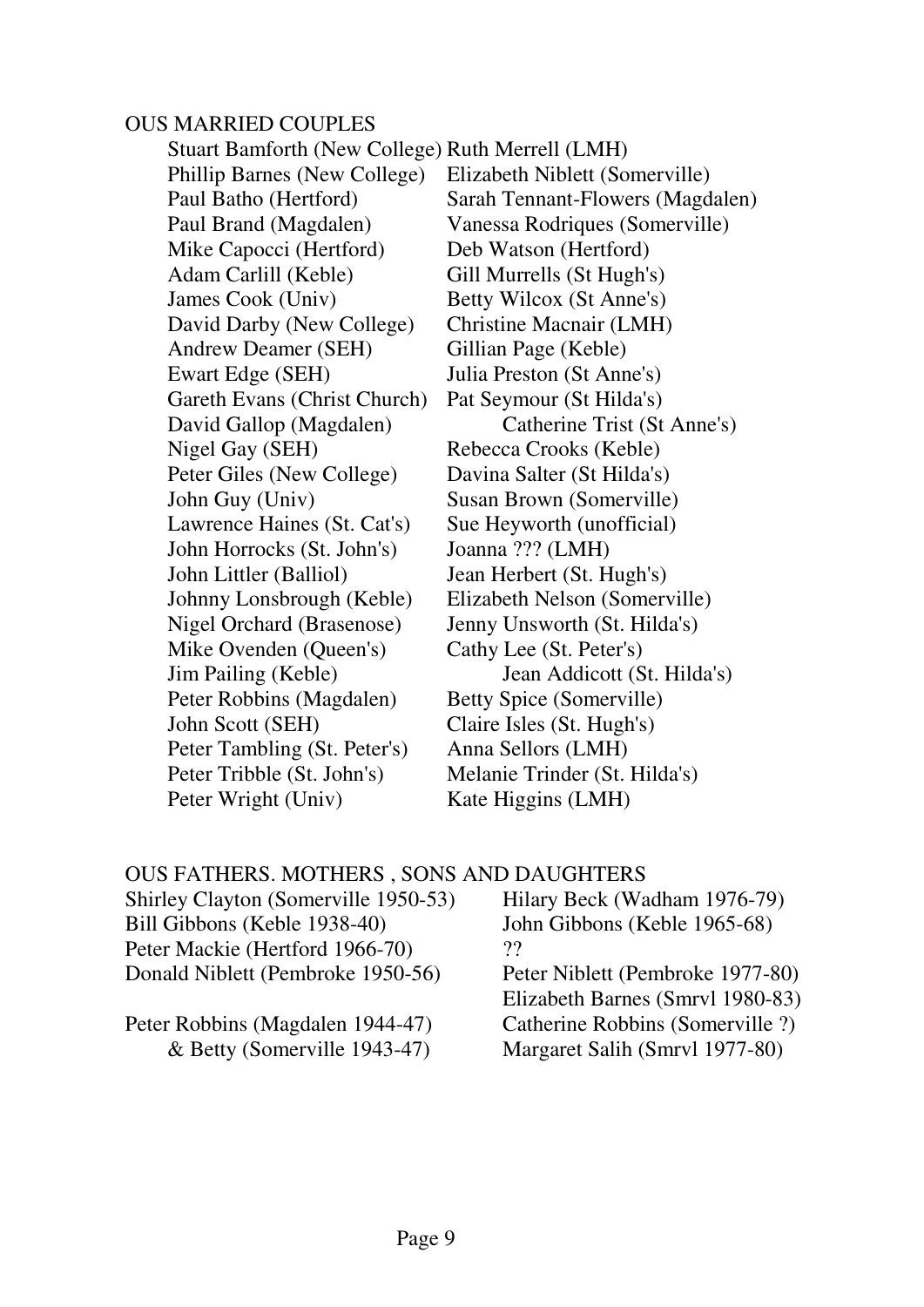### **CONTENTS**

Introduction Notes on Ringing for Non-ringers Oxford Bells

- I The Old Society
	- I.1 The Early Days, 1872-1887
	- I.2 Ups and Downs, 1887-1920
	- I.3 Between the Wars, 1920-40
	- I.4 Some Members of the Old Society
- II Interlude
	- II.1 The Society During the Ban, 1940-43
	- II.2 The Society Following the Ban, 1943-47
- III The Last Fifty Years
	- III.1 The Resident Society
	- III.2 1947-1953
	- III.3 1953-1959
	- III.4 1959-71
	- III.5 1971-1977
	- III.6 1977-1984
	- III.7 1984-1997
	- III.8 The OUS as a Teaching Society
	- III.9 The Non-Residents
	- III.10 External Relationships
	- III.11 Peals
	- III.12 Bell Restoration
	- III.13 The Contribution of OUS Members to Ringing
	- III.14 The Future

#### Appendices

- 1. Officers
- 2. OUS Married Couples
- 3. Dinners, Tours, etc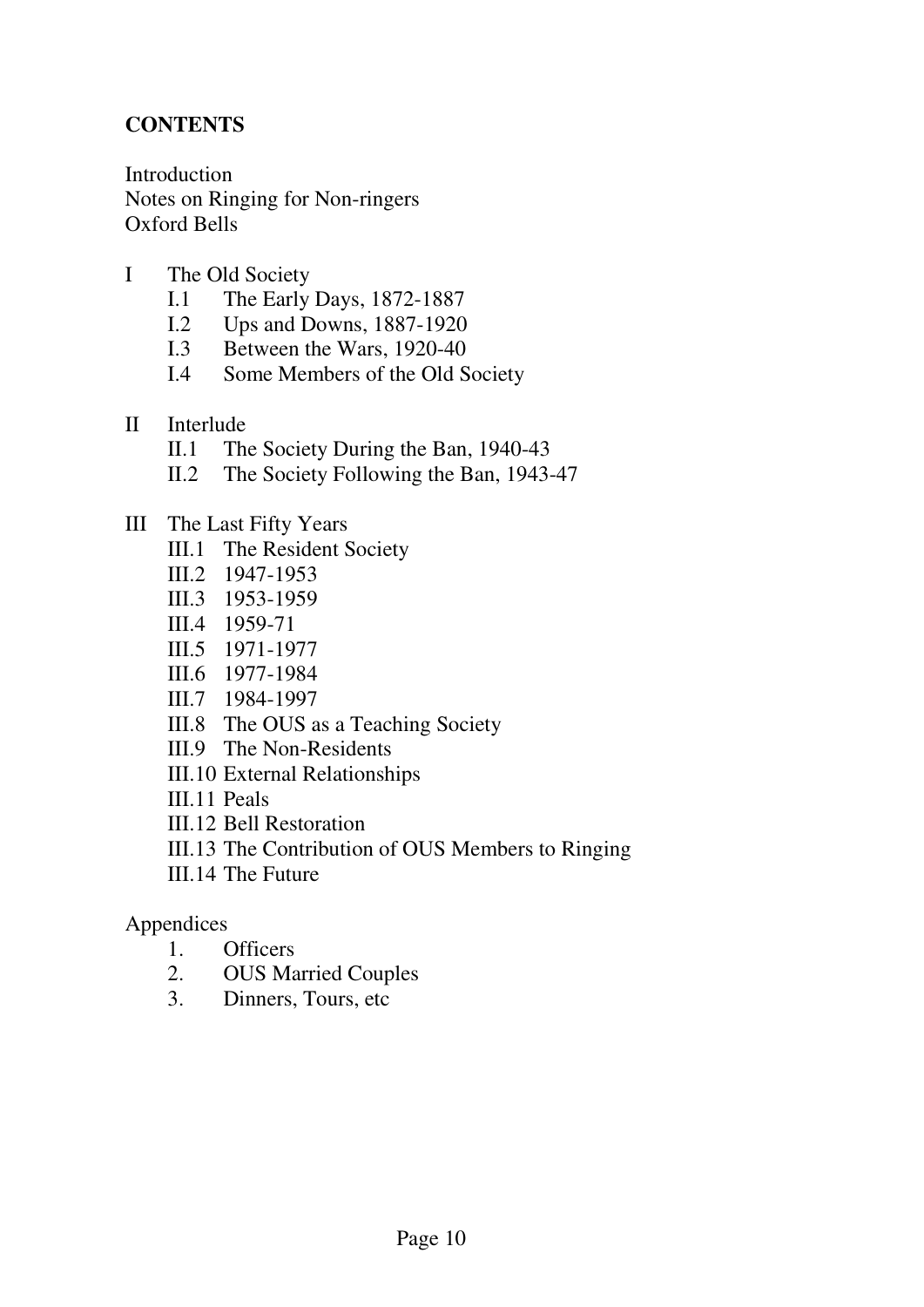# **High Emotions at Molland**

## *Peter Giles writes:*

The newsletter of 1991 contained an article about the efforts of some members of the Society over many years in a Devon call-change competition at Molland, culminating in a certificate for third place. This year we can report a truly colossal achievement - a band of foreigners have won a Devon trophy!

The ringing competition at Molland started in 1965, and for many years now it has been established as a senior Devon competition. The trophy, the London Inn Cup, was given by the village pub.

The competition is: up in peal Devon style (one, two three and all pitch in together); cartwheel sixty on thirds (Thirds being Queens. You must start 4-5, 2-3 and not 2-3 4-5. Derek Jewell says that once a top band got it the wrong way round and lost sixteen faults); call the treble up and down and walk 3-5-2- 4 up a place at each extreme, giving 6 leads; and down in peal. At the bottom, as soon as the tenor is down, Derek calls 'Last one' and we just stop, with the front bells swinging madly and the sallies held in the air to lessen the chances of bells 'chittering', which is not uncommon when the clappers are evidently so well cared for

Hitherto, there have been fifteen to eighteen teams in the competition. This year (1995) there was a blip and only eleven teams appeared, but they included last year's winners Burrington and one of the top two teams in modern competition ringing, West Down.

This year we had our usual weak start on the Friday night practice, but as the local said he could hear us getting better. Next day we decided our best bet was to let Toad get the tenor shifting as fast as he could and drag us up with him; this is in any case the proper way to ring up, but as outsiders we had always tended to rely too much on Derek setting the pace from the treble, which made us a little hesitant in the rise. At Molland, with its heavy lumpy six, this approach worked very well.

On arriving at twenty past three, we were alarmed to find things very quiet, and when we finished twenty minutes later, the pub was shut! We moved on to South Moulton to drink there, but fortunately three of us went back for the results. WE WON!!! This is probably the only time a band of outsiders have ever won a legendary Devon Call-Change Competition. The London Inn Cup is now touring the country, and will be on my dinner table as soon as I get my hands on it. I was privileged to go up and collect it at the presentation, and for the rest of the evening there were five grown men (no Derek, who was now